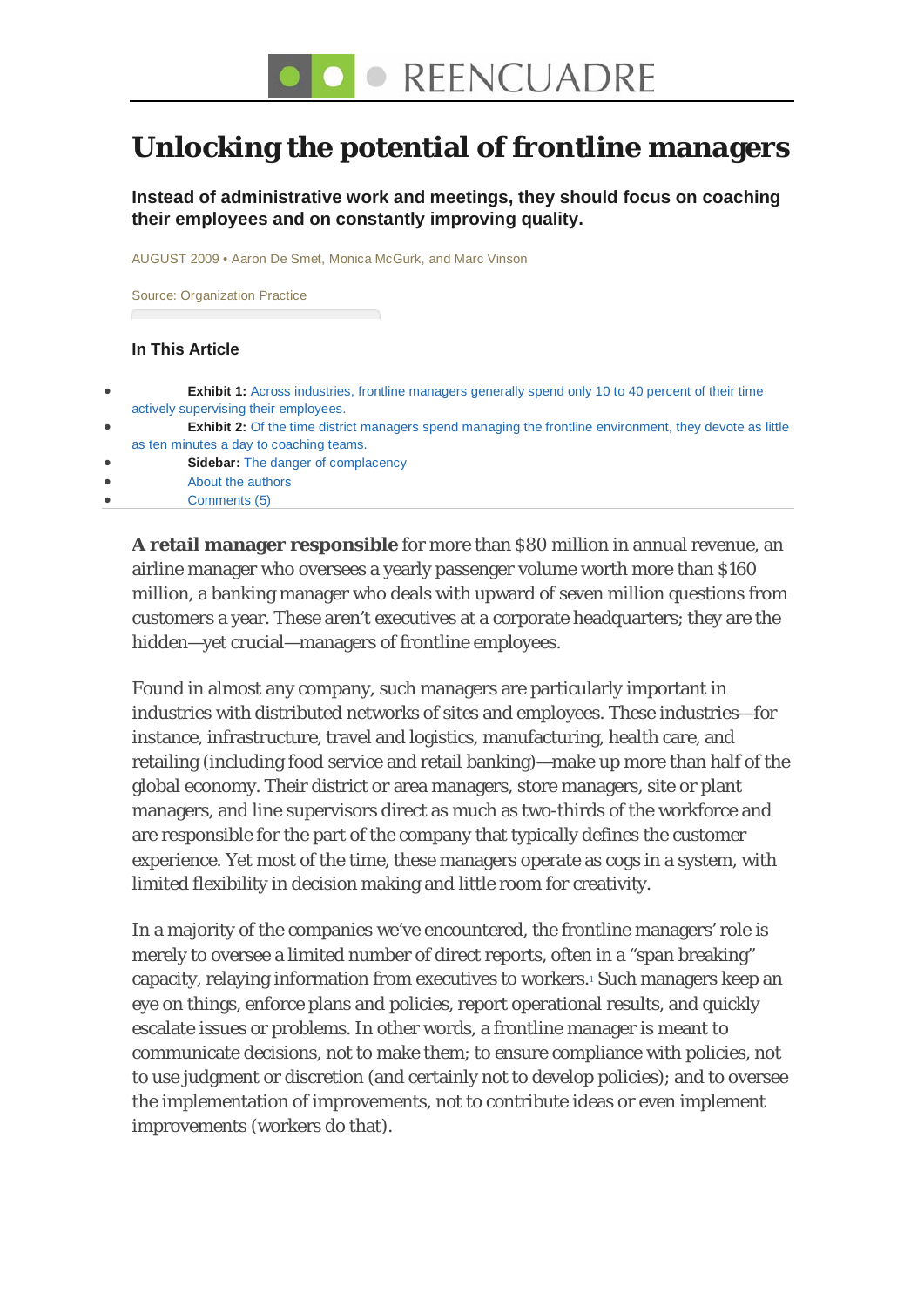# ● REENCUADRE

This system makes companies less productive, less agile, and less profitable, our experience shows. Change is possible, however. At companies that have successfully empowered their frontline managers, the resulting flexibility and productivity generate strong financial returns. One convenience store retailer, for example, reduced hours worked by 19 to 25 percent while increasing sales by almost 10 percent. It achieved this result by halving the time store managers spent on administration; restructuring their work (and that of their employees) to focus on the areas most relevant to customers, such as the cleanliness of stores and upselling efforts at the cash register; and creating easy-to-understand performance metrics that managers now had enough time to coach employees on daily.

The key is a shift to frontline managers who have the time—and the ability—to address the unique circumstances of their specific stores, plants, or mines; to foresee trouble and stem it before it begins; and to encourage workers to seek out opportunities for self-improvement. In difficult economic times, making employees more productive is even more crucial than it is ordinarily.

#### **The reality of the front line**

To unlock a team's abilities, a manager at any level must spend a significant amount of time on two activities: helping the team understand the company's direction and its implications for team members and coaching for performance. Little of either occurs on the front line today. Across industries, frontline managers spend 30 to 60 percent of their time on administrative work and meetings, and 10 to 50 percent on nonmanagerial tasks (traveling, participating in training, taking breaks, conducting special projects, or undertaking direct customer service or sales themselves). They spend only 10 to 40 percent actually managing frontline employees by, for example, coaching them directly (Exhibit 1).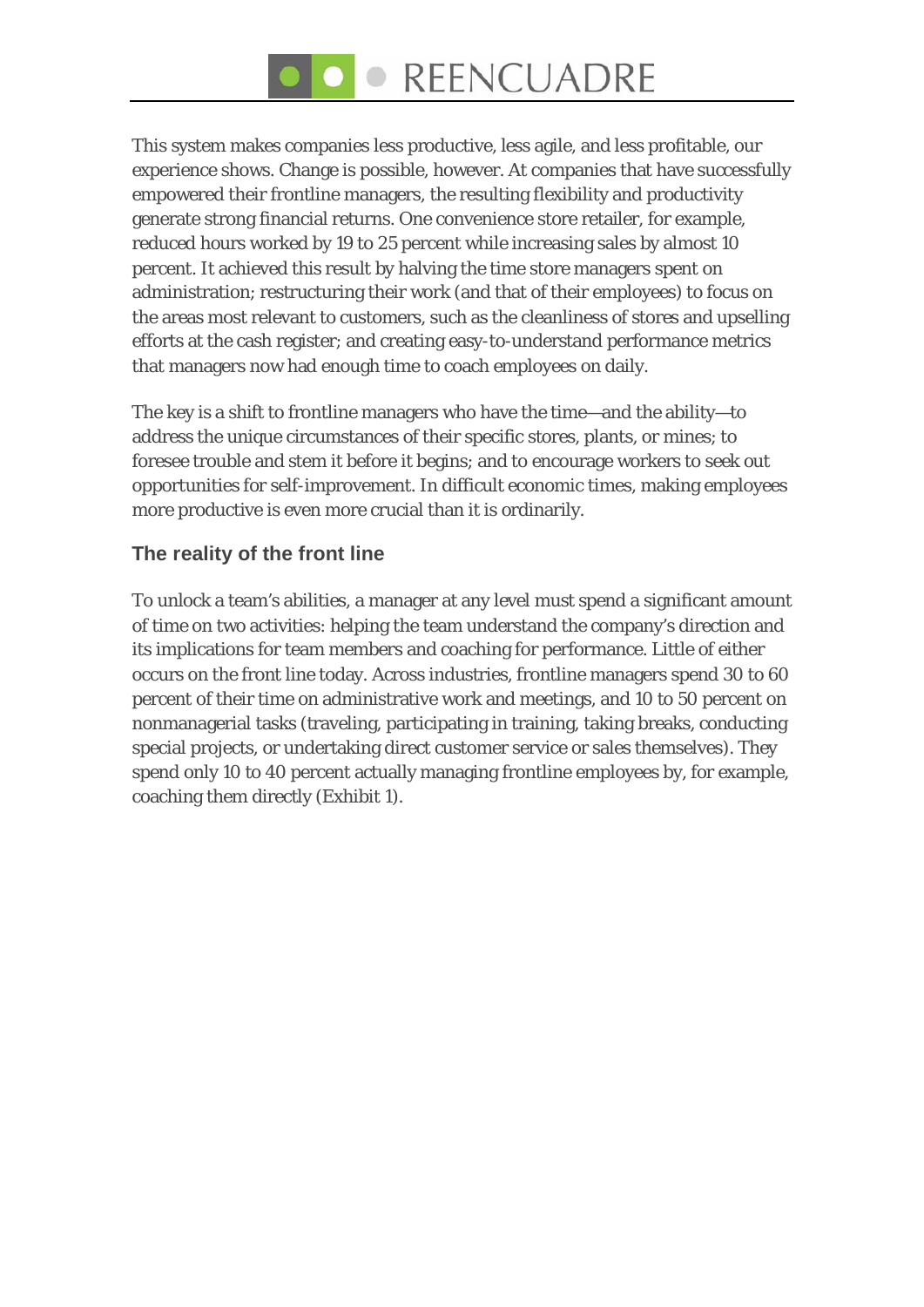# REENCUADRE



#### Representative time allocation by industry, %

<sup>1</sup>Sales, manufacturing, operations.

<sup>2</sup>Includes breaks, customer service, direct selling, special projects, training, travel. <sup>3</sup>Business to business.

To view enlarged exhibits, please install the  $\Box \Box A$  [Adobe Flash Player plugin](http://www.macromedia.com/go/getflashplayer) version 7 or greater.

#### **[Back to top](http://www.mckinseyquarterly.com/Organization/Talent/Unlocking_the_potential_of_frontline_managers_2418?gp=1#top)**

Even then, managers often aren't truly coaching the front line. Our survey of retail district managers, for example, showed that much of the time they spend on frontline employees actually involved auditing for compliance with standards or solving immediate problems (Exhibit 2). At some companies we surveyed, district managers devote just 4 to 10 percent of their time—as little as 10 minutes a day—to coaching teams. To put the point another way, a district manager in retailing may spend as little as one hour a month developing people in the more junior but critical role of store manager.



District managers' reported time per day with site managers and frontline sales/service staff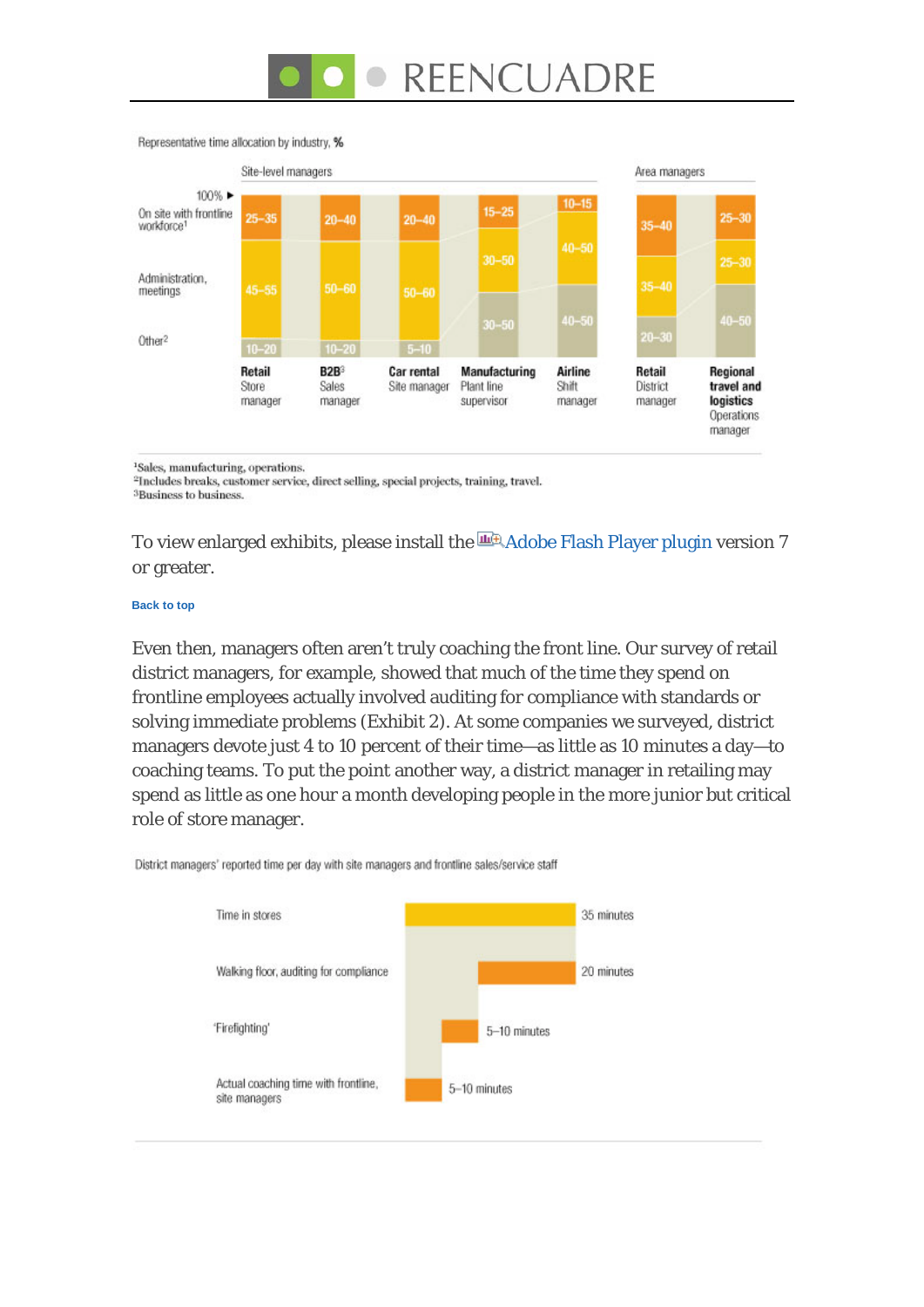# ● REENCUADRE

In our experience, neither companies nor their frontline managers typically expect more. One area manager at a specialty retailer with thousands of outlets said, "Coaching? A good store manager should just know what to do—that's what we hire them for." A store manager in a global convenience retailer told us, "There are just good stores and bad stores—there's very little we can do to change that." Another store manager, in a North American electronics retailer, said, "They told me, 'We don't pay you to think; we pay you to execute.'"

These shortcomings are rooted in the early days of the industrial revolution, when manufacturing work was broken down into highly specialized, repetitive, and easily observed tasks. No one worker created a whole shoe, for example; each hammered his nail in the same spot and the same way every time, maximizing effectiveness and efficiency. Employees didn't necessarily know anything about the overall job in which they participated, so supervisors (usually people good at the work itself) were employed to enforce detailed standards and policies—essentially, serving as span breakers between workers and policy makers. Many manufacturing companies still use this approach, because it can deliver high-quality results on the front line, at least in the short term. In many service industries, the same approach has taken hold in order to provide all customers in all locations with a consistent experience.

Although attention to execution is important, an exclusive focus on it can have insidious long-term effects. Such a preoccupation leaves no time for efforts to deal with new demands (say, higher production or quality), let alone for looking at the big picture. The result is a working environment with little flexibility, little encouragement to make improvements, and an increased risk of low morale among both workers and their managers—all at high cost to companies.

The effects of poor frontline management may be particularly damaging at service companies, where researchers have consistently detected a causal relationship between the attitudes and behavior of customer-facing employees, on the one hand, and the customers' perceptions of service quality, on the other. In service industries, research has found that three factors drive performance: the work climate; the ways teams act together and things are done; and the engagement, commitment, and satisfaction of employees. Leadership—in particular, the quality of supervision and the nature of the relationships between supervisors and their teams—is crucial to performance in each of these areas.<sup>2</sup> Clearly, the typical work patterns and attitudes of frontline managers are not conducive to good results.

At a North American medical-products distributor, for example, one supervisor reflected that the company "is like California—forest fires breaking out everywhere and no plan to stop them. A lot of crisis-to-crisis situations with no plan. We've been in this mode for so long, we don't know how to stop and plan, although that's what we desperately need to do. I wish I knew how to intervene." Because frontline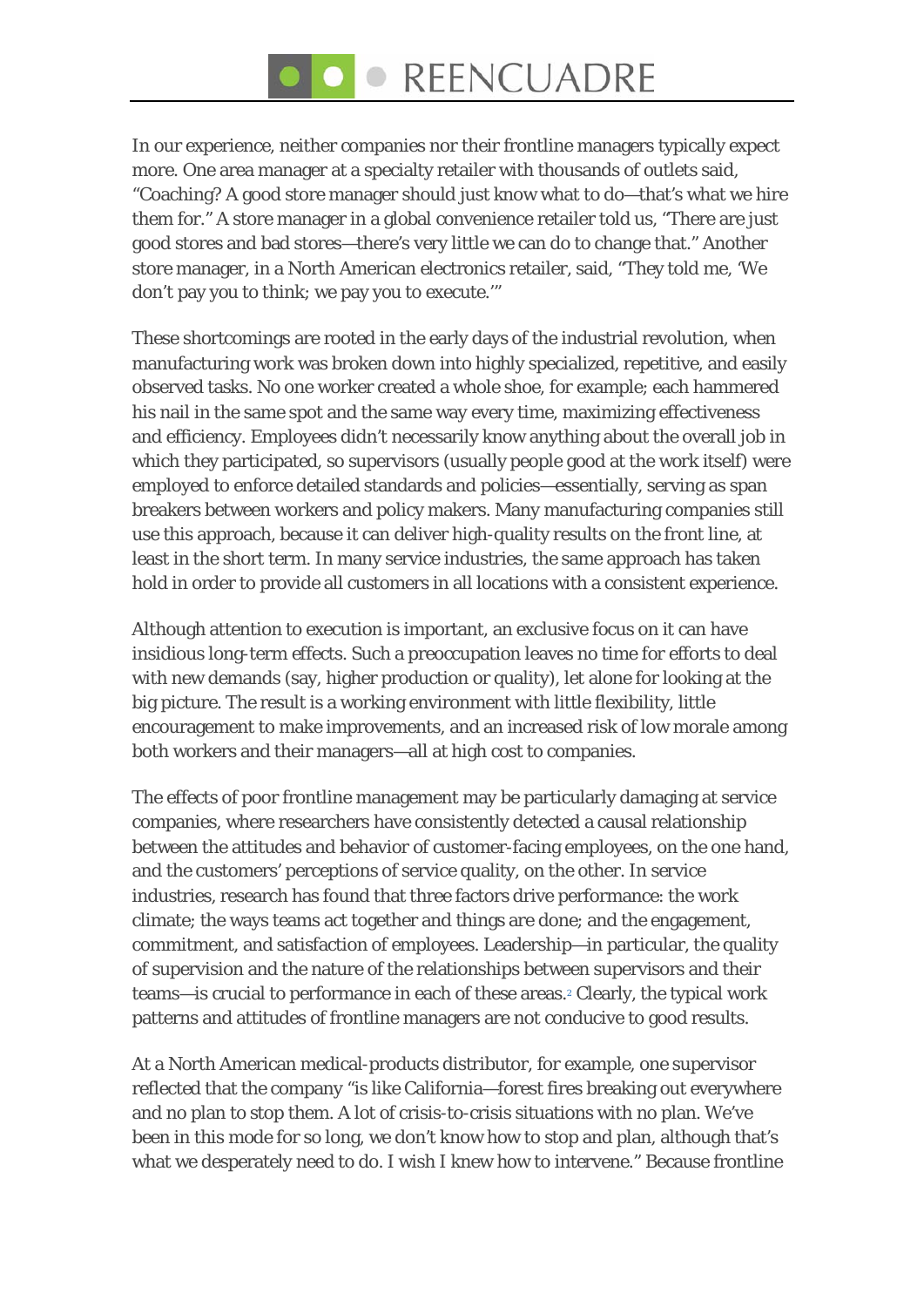# ● REENCUADRE

managers were so busy jumping in to solve problems, they had no time to step back and look at longer-term performance trends or to identify—and try to head off emerging performance issues. It's therefore no wonder that the company's performance had begun to decline: inventories were increasing and errors in shipments became more frequent. Companies can also get into frontline trouble if they fail to maintain well-managed operations (see sidebar, "The danger of complacency").

#### **Time better spent**

At best-practice companies, frontline managers allocate 60 to 70 percent of their time to the floor, much of it in high-quality individual coaching. Such companies also empower their managers to make decisions and act on opportunities. The bottom-line benefit is significant, but to obtain it companies must fundamentally redefine what they expect from frontline managers and redesign the work that those managers and their subordinates do. The examples below explain how two companies in different circumstances and industries made such changes.

#### **Manufacturing and the front line**

Sometimes a corporate crisis drives frontline changes. A global equipment manufacturer, for example, was facing backlogs, capacity constraints, and quality and profitability issues in its core vehicle assembly business. The company's senior leaders concluded that they would have to change operations at five plants by running two shifts rather than three while also raising production levels and quality. "Substantial" results would be needed in no more than seven weeks. Frontline managers were to have a critical role in the changeover—indeed, it couldn't succeed unless they adopted a new way of working. To communicate the importance of the changes being introduced, senior leaders, among other things, ordered vice presidents to spend full days in vehicle assembly stations and sent the company's director of operations to participate in daily shift start-up meetings at each plant.<sup>3</sup>

Meanwhile, the jobs of frontline managers changed. They were to spend more time in active roles: critical processes and workflows were redesigned according to lean principles[,4](http://www.mckinseyquarterly.com/Organization/Talent/Unlocking_the_potential_of_frontline_managers_2418?gp=1#footnote4) and the managers played the principal part in implementing these changes. Administrative activities, such as writing reports to plant managers and gathering data to prepare for site visits from regional managers, were eliminated. Innovations spouted—boards posted on factory floors, for example, were continuously updated with performance information, such as hour-by-hour tracking of lost time, as well as long-term problems and the solutions found for them. End-of-shift reports let each shift know exactly what the previous one had accomplished. Weekly reports informed workers about the five most important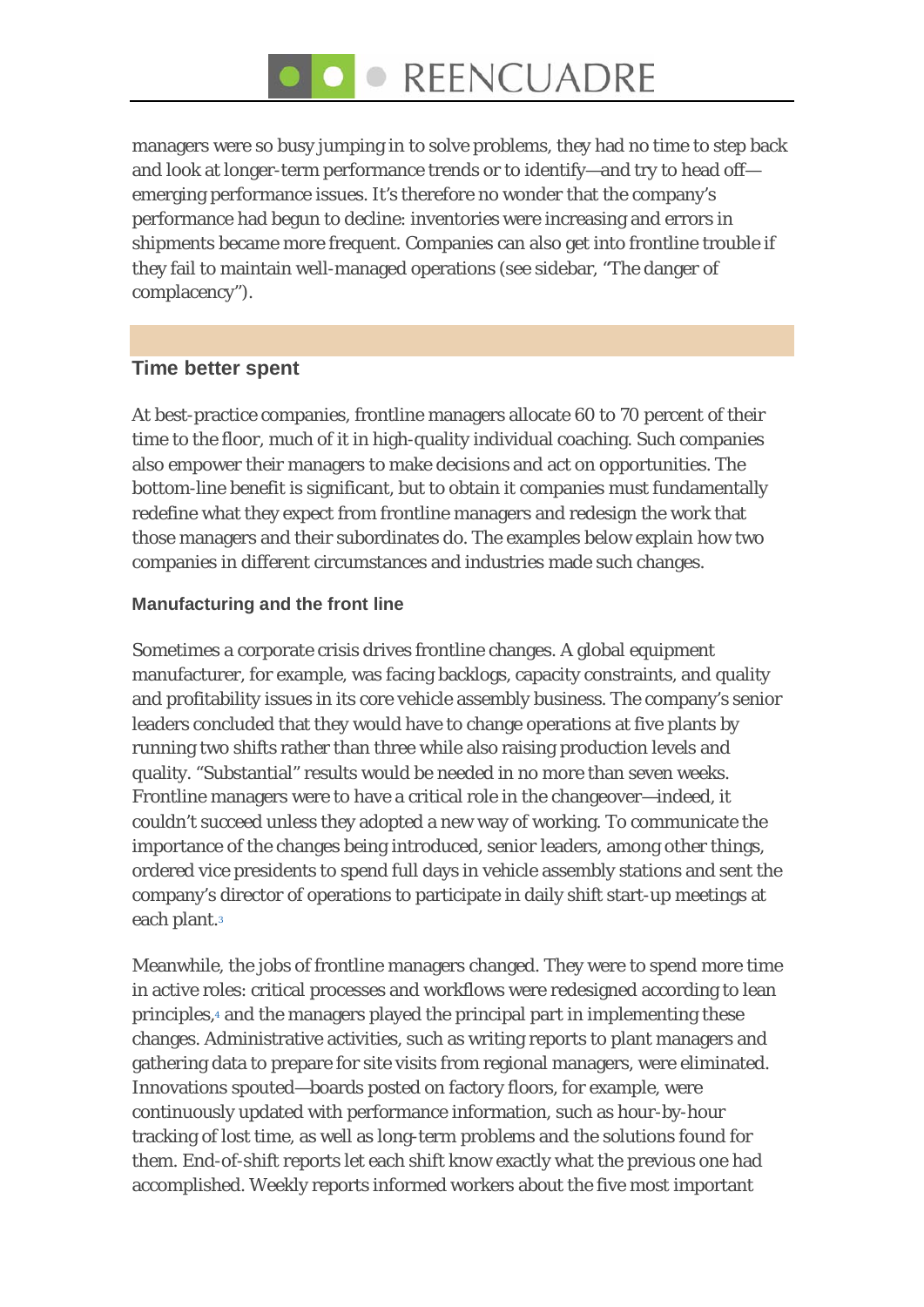# • REENCUADRE

defects to correct and the five most important actions needed to improve performance. A typical manager's span of control fell to 12 to 15, from 20 to 30.

Such changes freed managers to spend more time providing on-the-floor coaching and helping teams solve immediate problems. Managers received on-the-job training in lean technical skills as well as in coaching, team building, and problem solving. They also moved their desks from offices to the shop floor and spent at least five hours a day there, literally putting themselves in the middle of the transformation.

As a result, managers and workers identified and implemented other improvements—for example, making parts more available, with fewer defects, and routing materials more efficiently—so that lost production and the need for rework fell. Overall, though the transformation took ten weeks rather than seven, the initial targets were exceeded. Across the five plants, the number of completed vehicles rose by 40 percent a month—despite the elimination of a shift—and quality by 80 percent. Worker hours fell by 40 percent.

#### **Retailing and the front line**

Changing the mind-sets and capabilities of individual frontline managers can be the hardest part. In our experience, many of them see limits to how much they can accomplish; some also recognize the need to restructure their roles but nonetheless fear change. At times, before the job of coaching can begin, companies must address more insidious mind-sets—such as a belief that employees can't learn, their negative attitudes toward customers, or a lack of confidence that frontline managers can influence performance.

The first step is to help frontline managers understand the need for change and how it could make things better. At the convenience store retailer mentioned earlier, for example, an analysis revealed that store managers spent, on average, 61 percent of their time on administration and that they struggled with poorly defined processes for interacting with customers. In addition, these managers felt that they had no control over key performance drivers (such as sales in important product categories), lacked simple tools to monitor daily performance, and had inadequate leadership and coaching skills. They were also tired of "flavor of the month" corporate-improvement initiatives that dictated more work without addressing the fundamental causes of problems.

To give store managers a sense of what could be, this company showed some groups of managers a radically different model store. There, work processes such as stocking took much less time than it did in the company's ordinary stores, because similar products were grouped together, and high-volume stock was stored in a common and much more accessible location. Cleaning was easier because the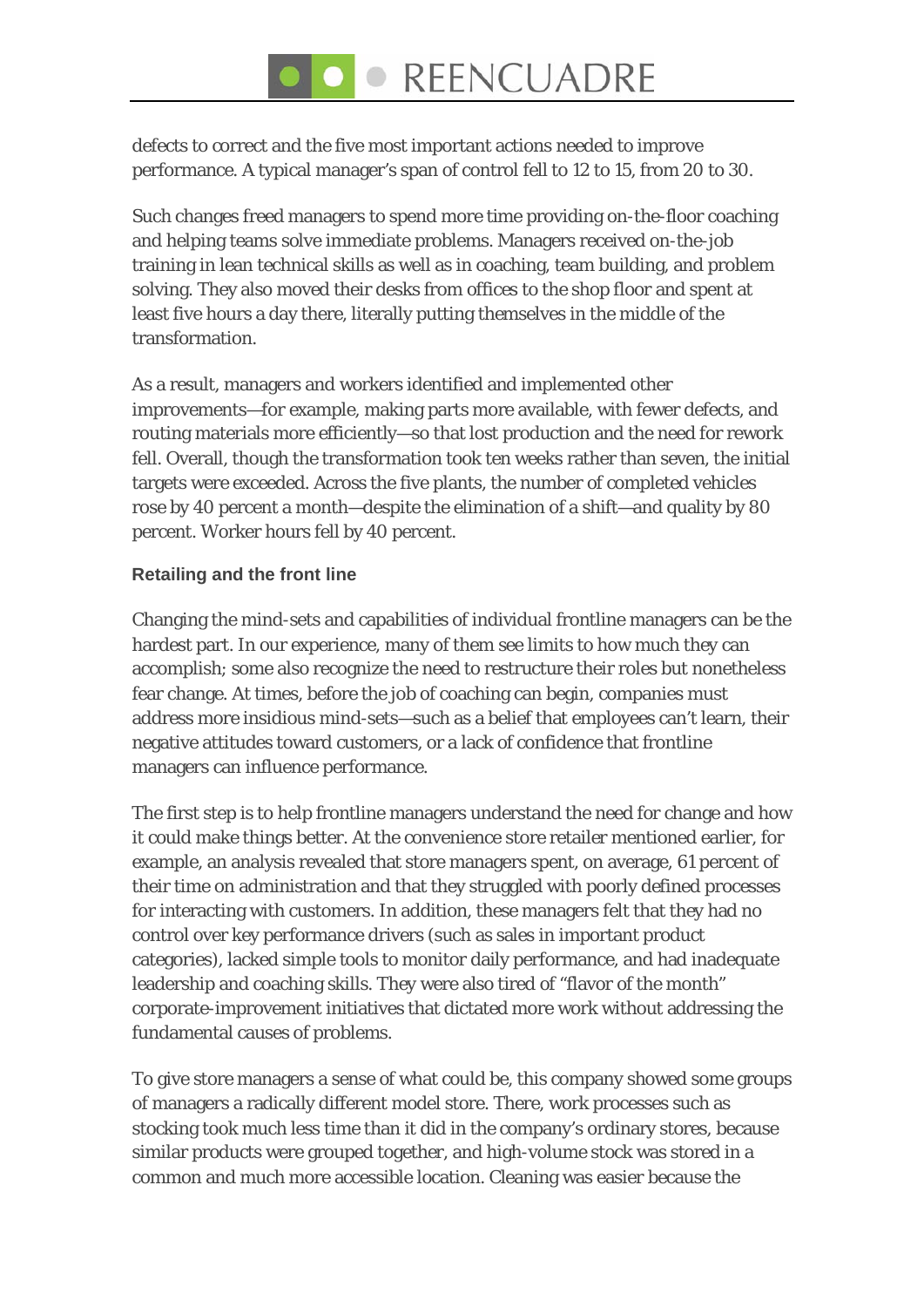# • REENCUADRE

layout had been improved, employees had the equipment and supplies to clean more frequently and quickly, and an if-it's-simple-clean-it-now policy had been introduced. Such steps created a more attractive store environment, simplified the work of employees, freed them to interact with customers, and reduced the amount of time managers had to spend dealing with problems in these areas.

Managers also gained time in other ways: for example, they no longer had to complete long weekly sales reports, respond to corporate directives that arrived at unexpected times, and accommodate too-frequent visits by district or regional sales managers. Streamlined sales reporting captured fewer but more essential indicators, such as the volume of sales in key product categories. All visits from district or regional managers were scheduled in advance and followed a predetermined and performance-focused agenda.

As a result, the time store managers spent on administration fell by nearly half, so they could devote 60 to 70 percent of their days to activities such as coaching workers and interacting with customers. These managers spent more time on the sales floor with individual employees and regularly discussed store strategies and performance metrics with them. The discussions took advantage of a new performance scorecard with just a few key metrics, such as the number of customers greeted during peak hours, success rates on "suggestive selling" at checkout, and immediate follow-up with customers to gauge their satisfaction. Because the stores stayed open 24 hours a day, managers weren't always present. They therefore engaged all employees in regular problem-solving sessions to create a better selling and service environment in the stores—for example, by ensuring that more employees would be available at critical times of the week. Furthermore, managers could now adapt the company's general operating model by deciding how many (and which) employees would be present in stores at any given time.

This vision of a well-run store, contrasting starkly with the stores of the managers who visited it, overcame their fears. Once frontline managers have accepted the need for change, however, they must learn the new ways of working required by the demands of their redefined roles. At the convenience store retailer, training sessions and trial-and-error fieldwork helped the managers develop the needed capabilities quickly. Some of these skills were technical, focused on managing more effective processes and revised daily routines, as well as keeping track of the simplified store performance scorecards. Other forms of training enhanced the managers' interpersonal skills, such as how to engage and empower subordinates; to have regular, constructive conversations about performance; and how to provide feedback and coaching.

Managers were also made aware of the negative mind-sets (such as, "I am just another associate when I go on the store floor," and "My job is to make sure that